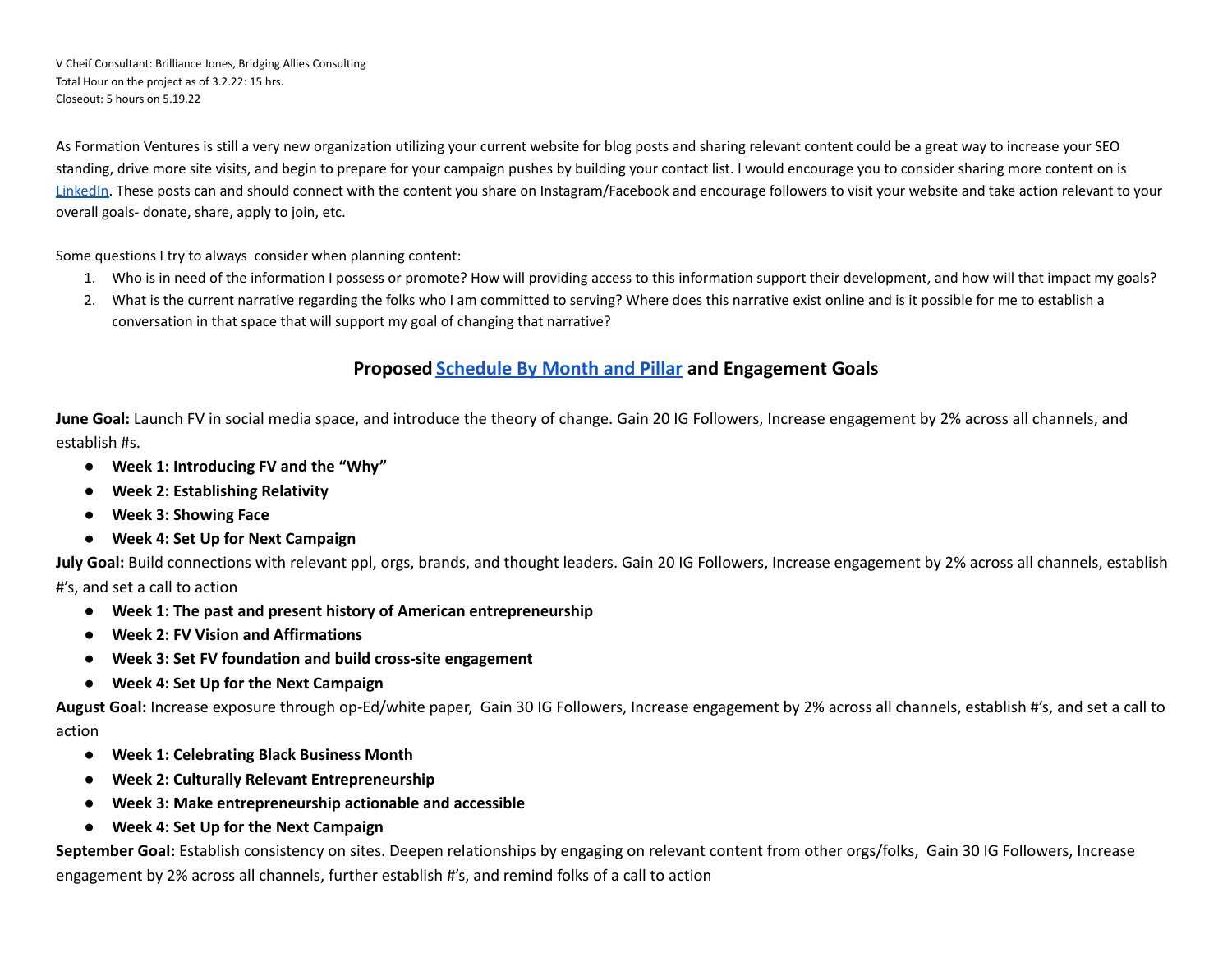- **● Week 1: Celebrate HBCUs and the Innovators who are connected to them**
- **● Week 2: HIghlight the value of GenZ and the role of older generations**
- **● Week 3: Cont. Making entrepreneurship accessible and actionable**
- **● Week 4: Set Up for the Next Campaign**

**October Goal:** Establish consistency on sites. Deepen relationships by engaging on relevant content from other orgs/folks, Gain 30 IG Followers, Increase engagement by 2% across all channels, further establish #'s, and remind folks of a call to action

- **● Week 1: Storytelling**
- **● Week 2: Cont. Making entrepreneurship accessible and actionable**
- **● Week 3: Introduce the framework for the cycle and gear up for the holiday-giving push**
- **● Week 4: Set Up for the Next Campaign**

# **Campaign Goals:**

- 1. Engage the target audience of young Black folk who are interested in entrepreneurship.
- 2. Establish a connection between Black wealth-building and commerce engagement rooted in innovative solutions created by young Black geniuses.
- 3. Invite young Black geniuses to join an incubator built on the foundation of culturally affirming engagement and a clear, concise understanding of what drives the development of successful, sustainable businesses.
- 4. Develop the reputation and brand experience of Formation Ventures to be pro young black entrepreneurs accessing a previously inaccessible or heavily convoluted field of opportunity

## **Topics of interest:**

- 1. Entrepreneurship is important to wealth building.
	- a. Out of the 25 wealthiest people in America, 15 of them built their wealth as entrepreneurs
- 2. Knowledge drives access and access is power.
	- a. Did you know that you have options after high school and they can look different than what you may have been told/taught?
		- i. What do you want to do? What are your obstacles? What are your resources?

# **Content Copy**

#### **Series/Focus: You know more Black Entrepreneurs than you think!**

#### **IG Story:** (Poll)

How many entrepreneurs live in your neighborhood?

a. I count 5 daily- including me!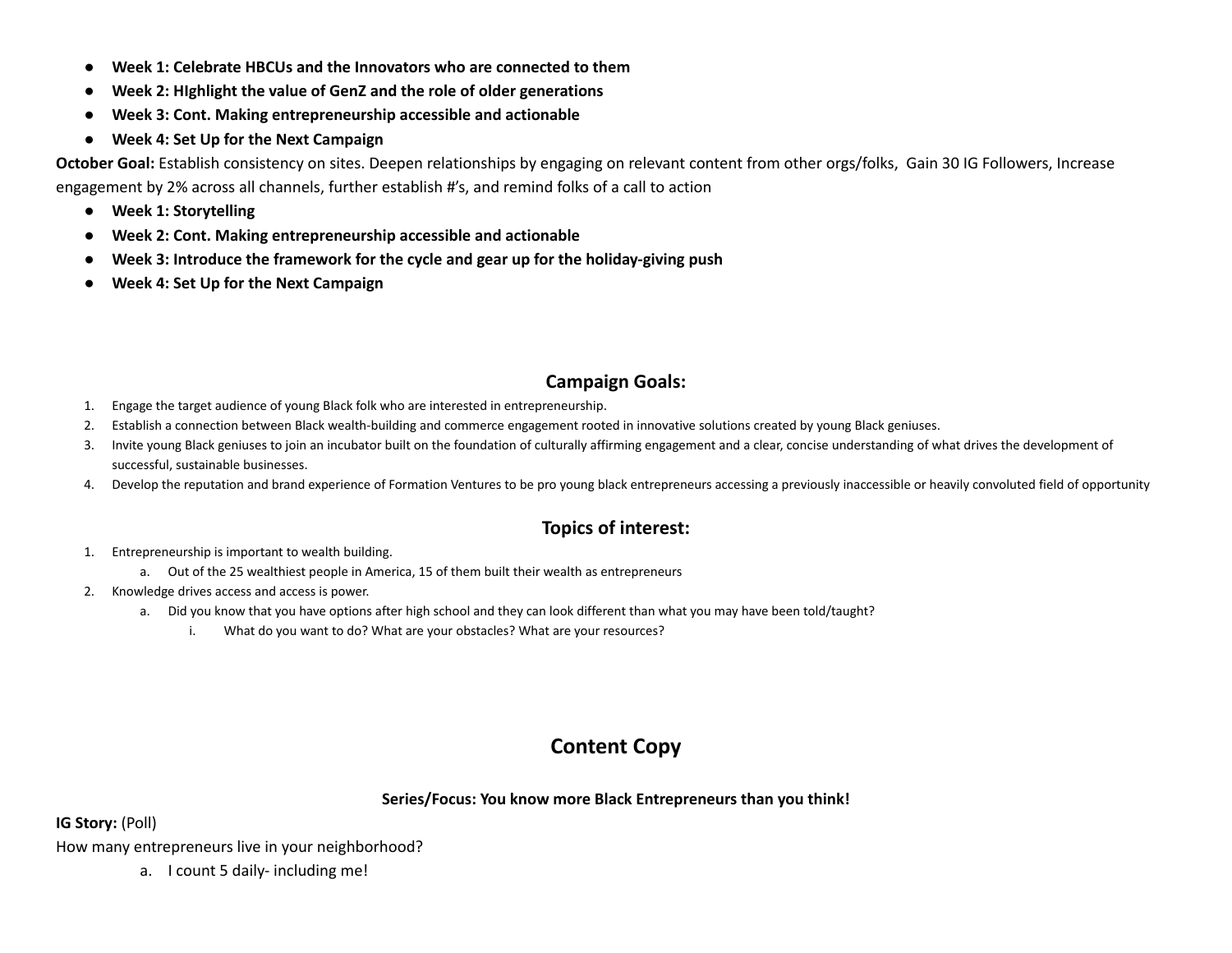- b. There may be a few around the way.
- c. Do "side hustles" count?
- d. I have no clue!

**IG** Grid: Picture of results from poll + What does entrepreneurship look like in your neighborhood?

**Caption**: How many Black business owners or entrepreneurs do you see in your community? **©** We asked our #YBG fam and the results all lead to the same outcome: NOT ENOUGH! But we're here to help YOU be the one to change that! Formation Ventures was founded to accelerate emerging Black entrepreneurs as they explore, connect, launch and grow their visions into wealth-building ventures. Click the link in our bio to learn more about our work and upcoming opportunities for you to join our tribe!

**IG Story:** (Question + Answer)

What's the difference between a side hustle and entrepreneurship?

**IG Grid:** (Tweet from Formation Ventures) "When people want you to think side hustles can't become successful business ventures " Caption: Genius is something you are born with. Wealth is passed from one generation to the next. Side hustlers have figured out innovative ways to solve the world's problems through commerce, but often lack access to the resources that can take their business to the next level. The reality is most times that lack of access is rooted in racism, classism, sexism or some other ism that has nothing to do with talent or tenacity. Here's where we come in. We created Formation Ventures to level the playing field. We're here to connect Young Black Geniuses to the resources they need to create sustainable, wealth-building businesses. Tag some #YoungBlackGeniuses you know and tell us how they're making waves in your community!

**IG Story:** (Repost of relevant posts from "favorite #YBG"- choose based on what's relevant that week)

**IG Grid:** (Slide 1) Headline "3 Rising Young Black Geniuses", Subtext "Black entrepreneurs shaping the future" IG post background #22

- (Slide 2) Maya Penn- [Maya's](https://mayasideas.com/) Ideas, 21-year-old award-winning creator of [sustainable](https://www.instagram.com/mayasideas/) "slow fashion" brand, TED speaker, social entrepreneur
- (Slide 3) [Mikaila](https://www.instagram.com/mikailasbees/) Ulmer Me and the Bees [Lemonade](https://www.meandthebees.com/), social entrepreneur, Teen CEO of lemonade company
- (Slide 4) [Danny](https://dannymanu.com/) Manu, Engineer, Product [Developer,](https://dannymanu.com/portfolio/) Music Producer

*Caption:* "The world does not move without Black creativity"- Melissa Kimbel. These young Black geniuses are more than business owners, they are culture movers, global change agents, and innovators of the future! Are you ready to join the future Black Billionaire Club? Click the link in our bio to sign up for our newsletter and get updates on the 2022-2023 accelerator program.

## **Series: Defining Entrepreneurship**

**IG Grid:** Pictures of entrepreneurs (look for stock photos?) + FV keywords and phrases in a dictionary format with phonetic spelling Ex: "Entrepreneur: a person who organizes and operates a business or businesses, taking on greater than normal financial risks in order to do so."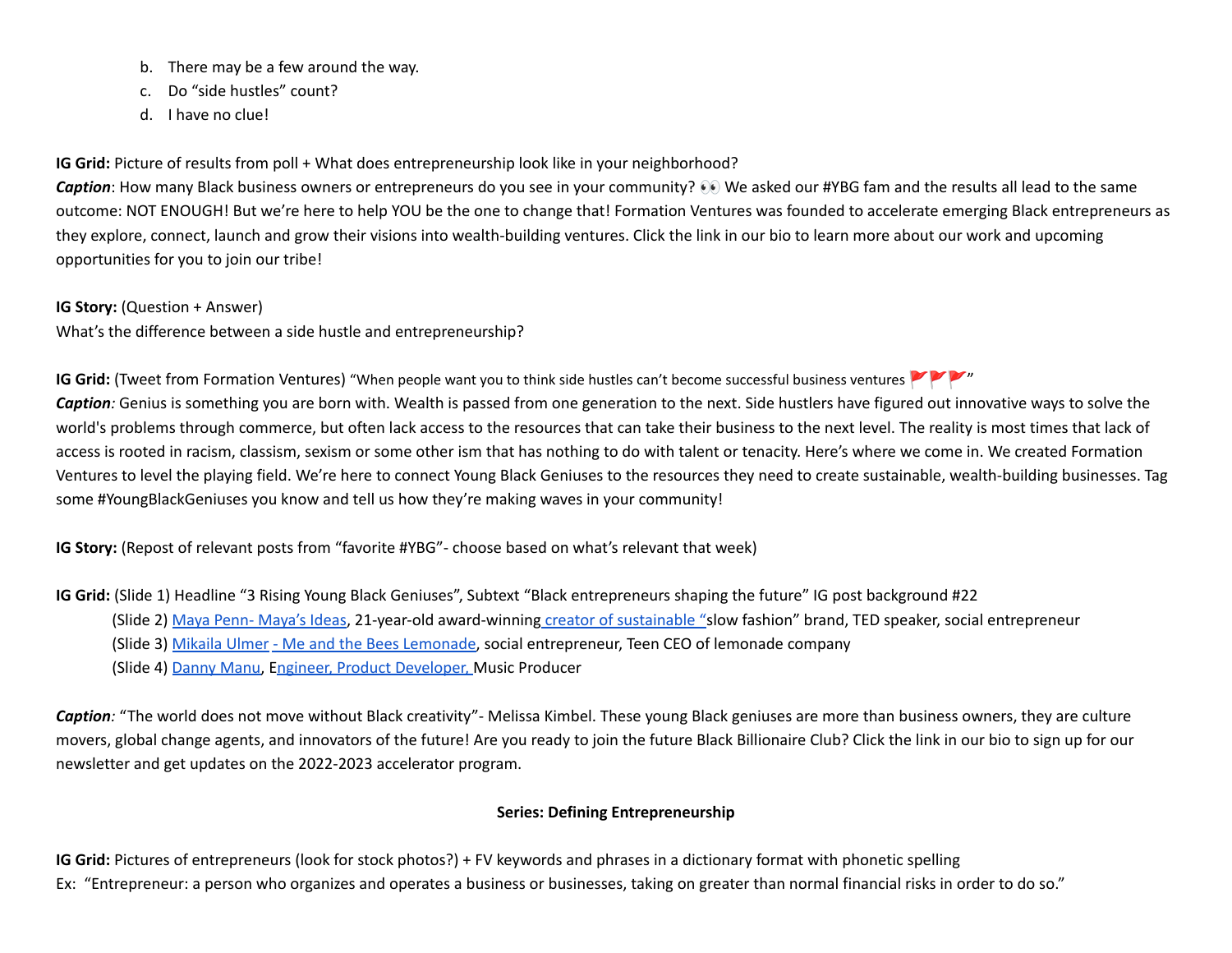*Caption:* You are brilliant. You are capable. You are what the world needs.

**IG Grid**: (Slide 1) "3 Major Keys to Entrepreneurship" (background #13 w/Alex in a sweatshirt) [format will be in FV language]

(Slide 2) 1. "Solve A Problem"

(Slide 3) Explanation in FV language

(Slide 4) "Set your Price"

(Slide 5) Explanation in FV language

(Slide 6) "Find people who need your solution"

(Slide 7) Explanation in FV language

**Caption:** Calling all business owners!! Who is your business for? What problem are you solving? What's your price? Drop your answers in the comment section below and let folks know what you're bringing to the world! If you're still in the building phase and haven't gotten this far yet, check out in about

\_\_\_\_\_\_\_. (This would be a good post to redirect to a blog or feature if you plan to have one)

**IG Grid:** Problem Solver Profiles (headshot of the person on background 14 + business name + titles/roles)

- 1. (Slide 1) Tope Awotona, CEO + Founder, Calendly (Slide 2) **Problem**: getting meetings scheduled without back and forth emails. **Solution**: an easily accessible scheduling tool that shows accurate availability (Slide 3 Optional) Current Business Value: \$3 Billion
- 2. Slide 1) Morgan DeBaun, Founder & CEO of Blavity (Slide 2) **Problem**: access to culturally relevant content from Black voices was limited and monolithic. **Solution**: a venture-funded technology and news media company that prioritizes Black millennials and gen-Z voices, interests, and needs. (Slide 3 Optional) Current Business Value: \$10 Million
- 3. Slide 1) Songe LaRon & Dave Salvant, Founders of Squire (Slide 2) **Problem**: digital scheduling for barbershops was limited and didn't address all the industry needs. **Solution**: a tailored app for the barber industry that streamlines services for clients and backends for business owners. (Slide 3 Optional) Current Business Value: \$750 Million

*Caption:* Did you know that of the 25 wealthiest people in America, 15 of them built their wealth as entrepreneurs? The formula to successful business ownership is simple: identify the problem you want to solve, create the solution, set your price, and add tax!

### **IG Grid:**

- a. "This is That" List
	- i. Planning community events = Social Entrepreneurship